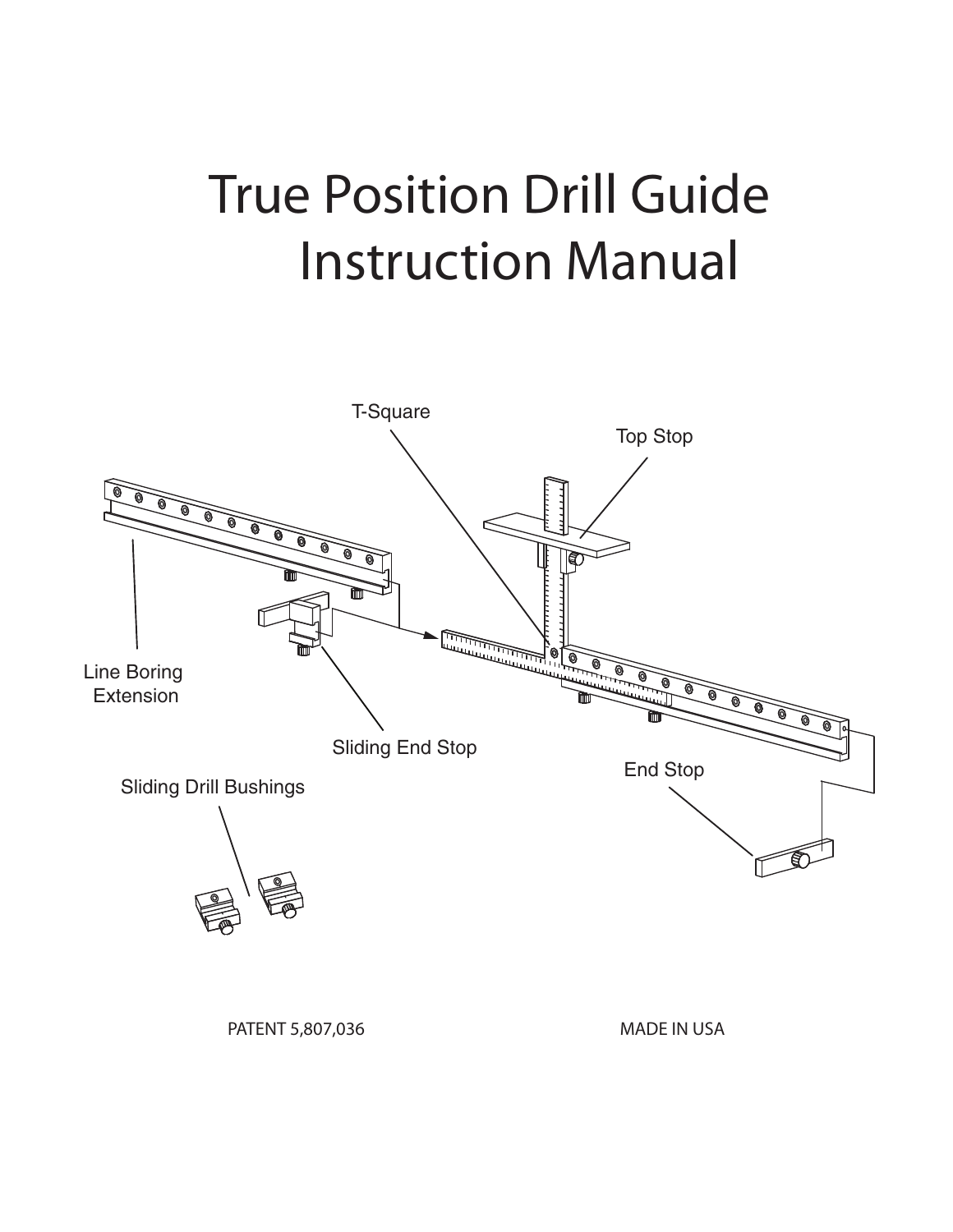## Door Hardware

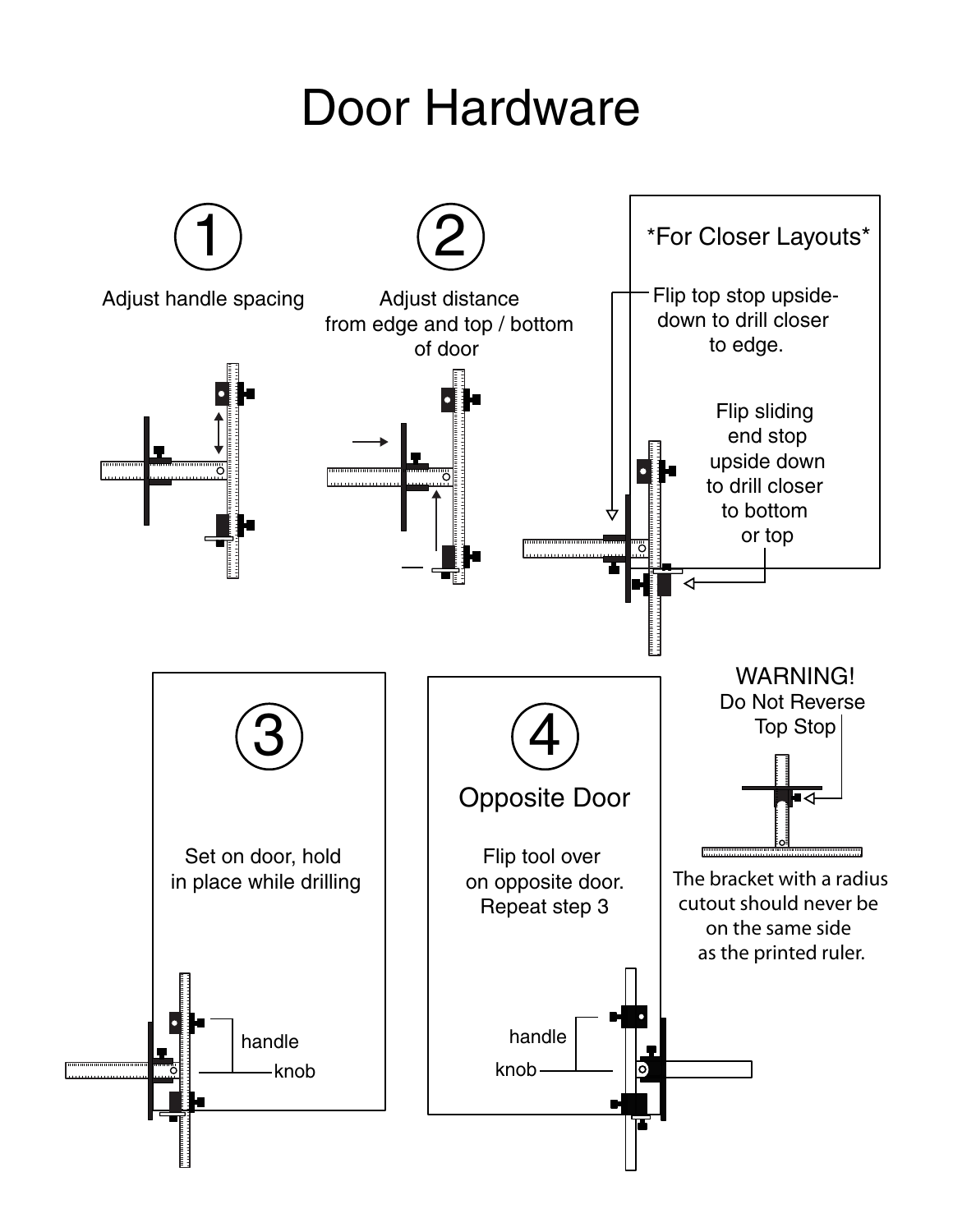# Tall Door Hardware

For faster installation, use **The Faster Method** described in Drawer Front Hardware



Side View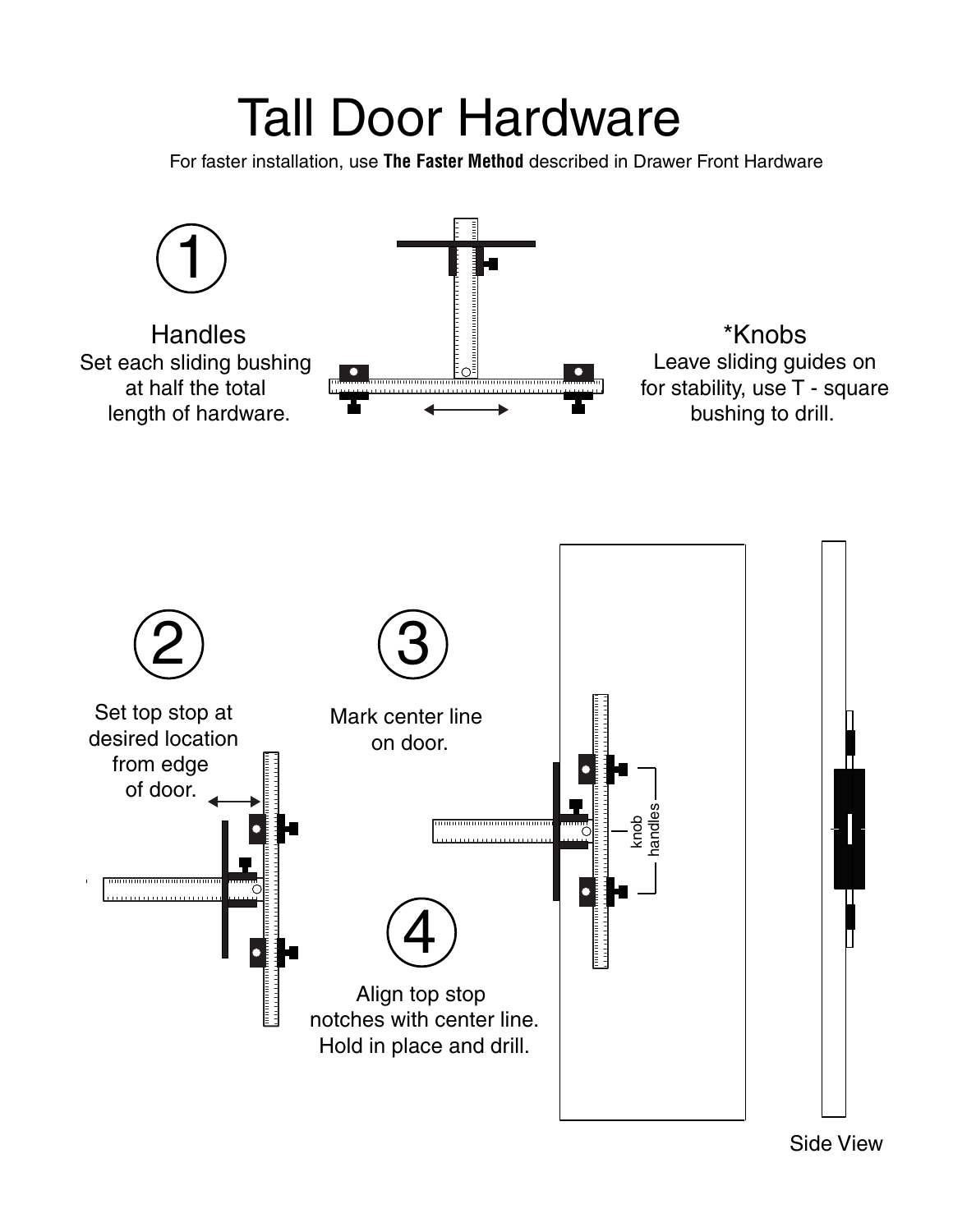# Drawer Front Hardware

### The Faster Method

This method eliminates the need to mark a centerline. It is especially an advantage when drilling a series of drawers the same width.





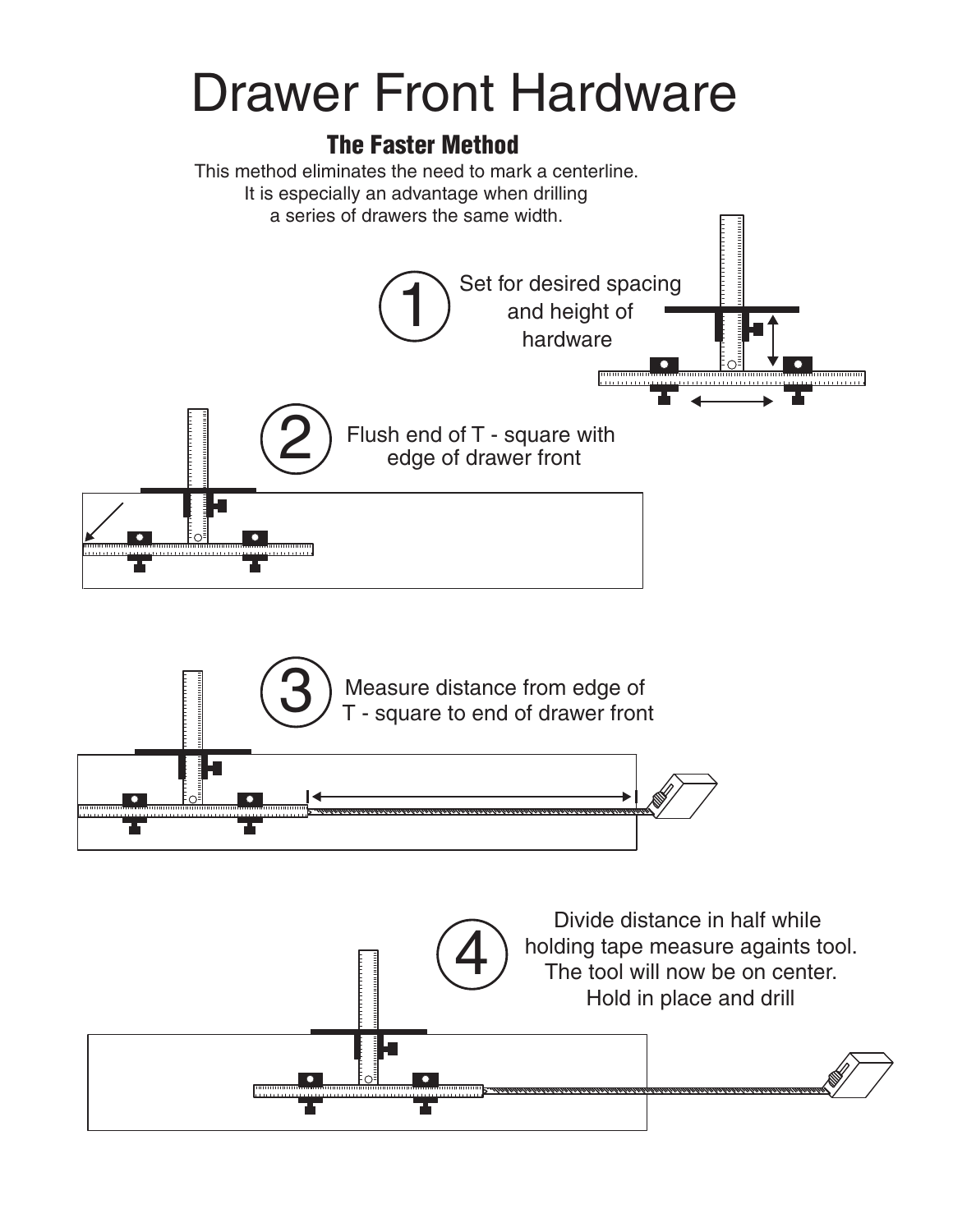# Drawer Front Hardware

### The Traditional Method



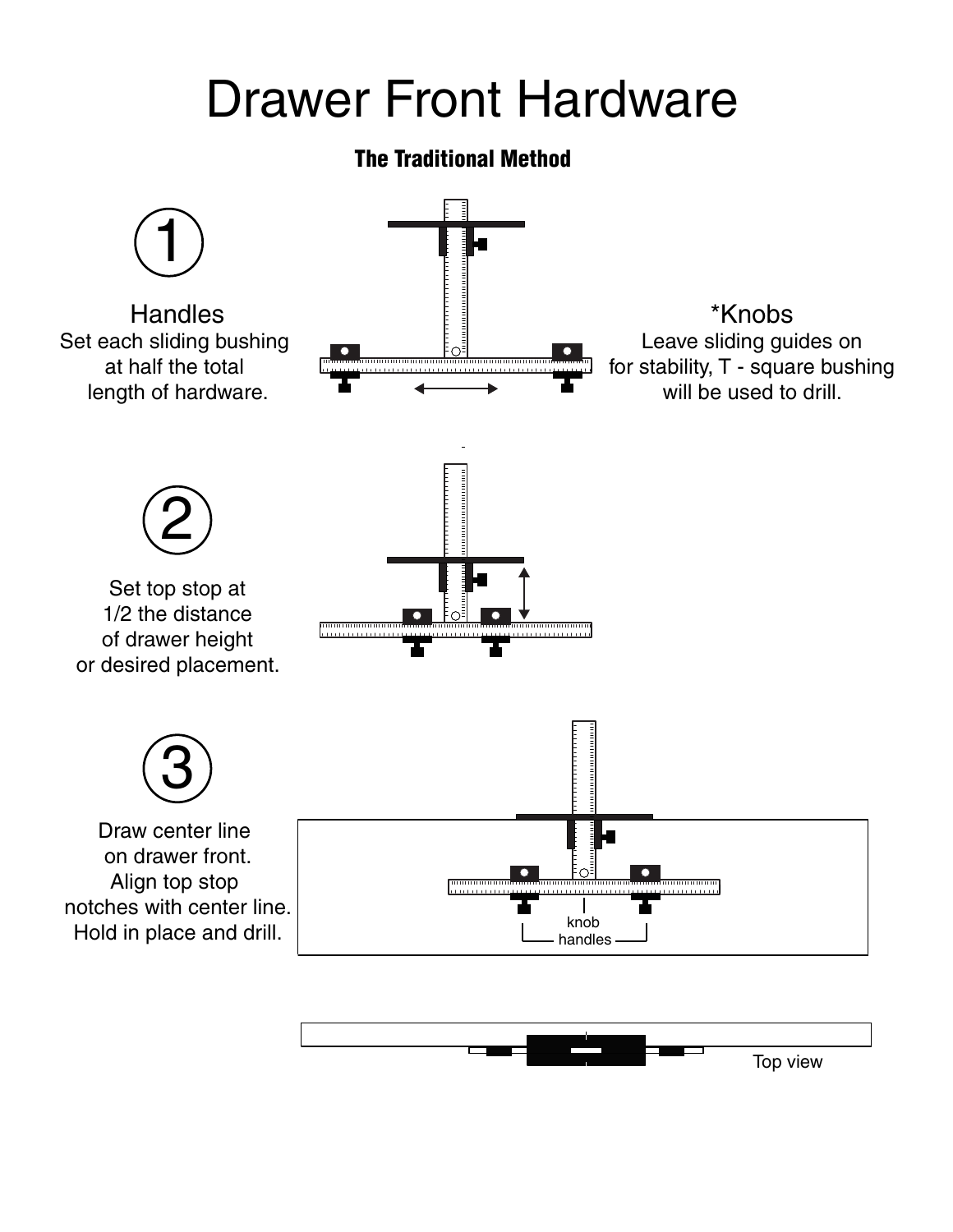# Line Boring

**Before Cabinet Assembly**

### Front Holes

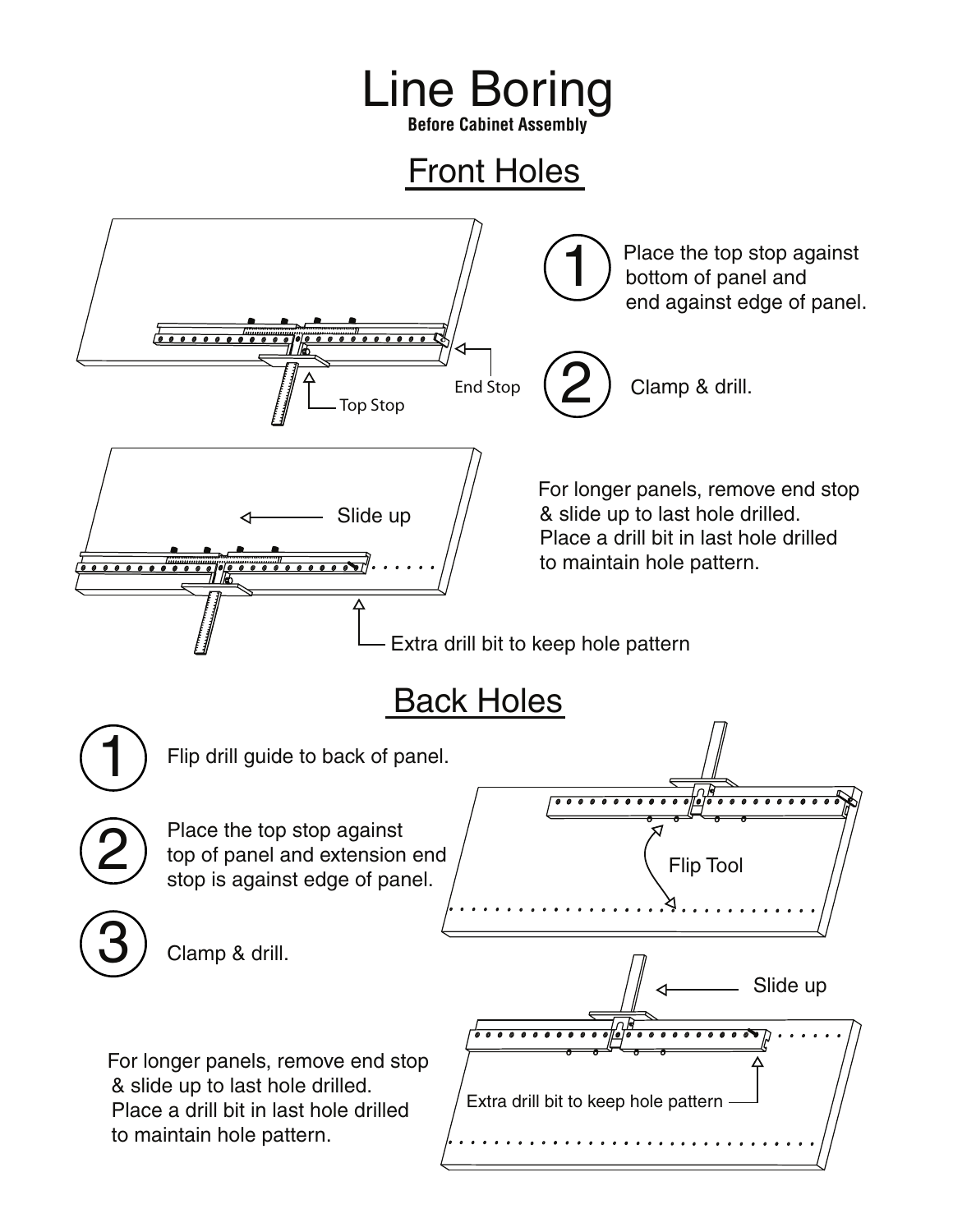### Line Boring **After Cabinet Assembly**



drill remaining holes.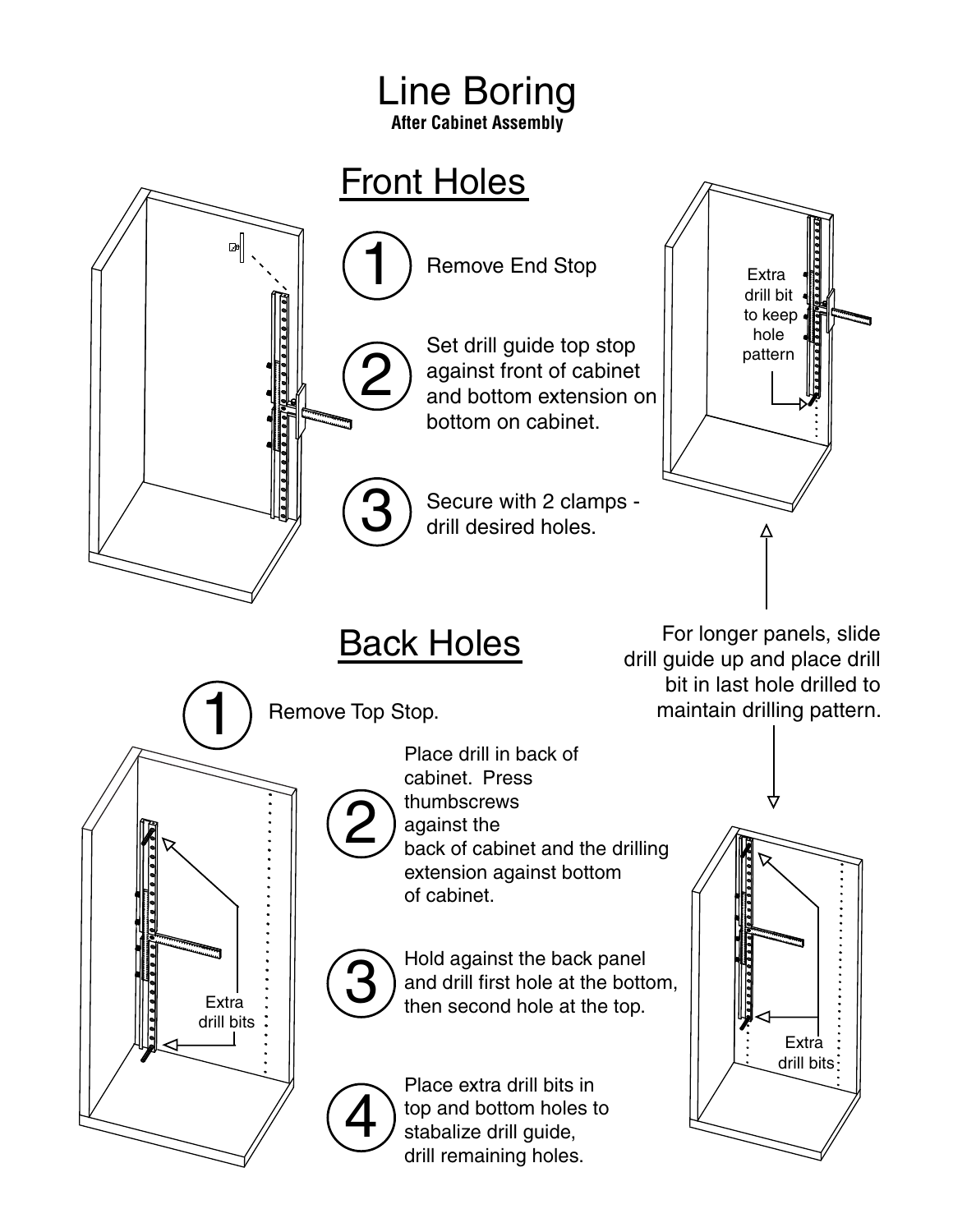## Oversized Hardware

For hardware spacing 12 inches and above, use optional line boring extensions to install. Handles above 6 inches are made in 32MM incriments, even if they are labeled imperial center to center (CC). Be sure to line up the holes of the hardware with the corresponding bushings AND count the bushings on each side to verify the hardware will be centered.



Typically, hardware will line up as shown above with equal bushing spacing.



After moving each extension bar an equal amount, confirm that the handle is evenly spaced on each side of tool and the holes line up with bushings. Once hardware spacing is confirmed, place tool on door or drawer and drill.